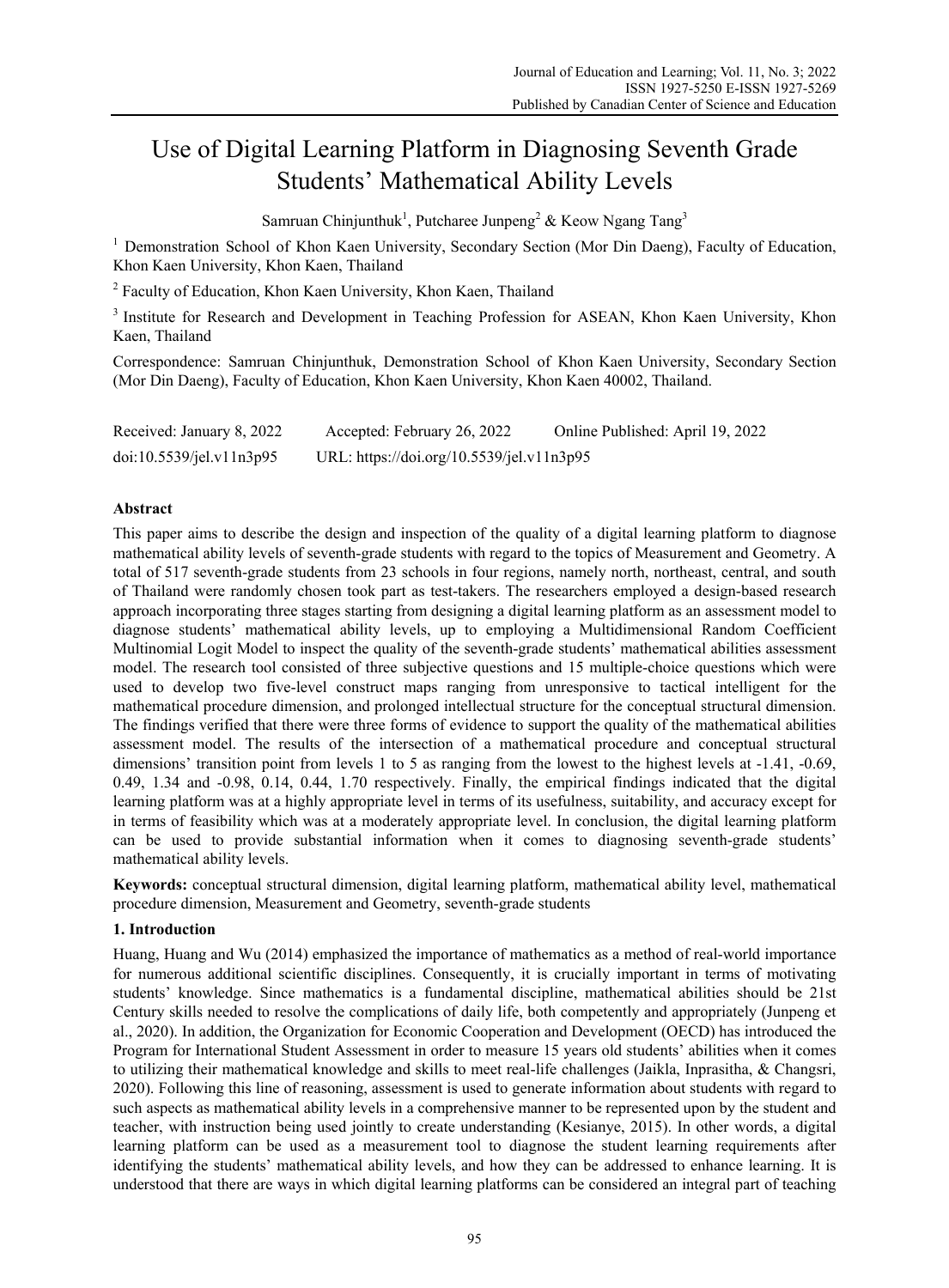# (Yildiz, 2021).

Junpeng, Inprasitha, and Wilson (2018) defined mathematical ability in terms of a student's competence when it comes to questioning, venturing, and reasoning rationally. This is an aspect of intellectual development in that the student comprehends how to resolve a mathematical problem using suitable approaches and is then able to replicate the method used with regard to other problems up to replicate on the method used to resolve the problem. Moreover, mathematical problem-solving assessment is the most thought-provoking matter, particularly in the topics of Measurement and Geometry (Fouryza, Amin, & Ekawati, 2019) because it contributes significantly to mathematics education outcomes (Junpeng et al., 2018). Junpeng and colleagues explained that students are required to utilize their response to a preceding step to resolve problems in a following step, before finding the ultimate answer thus eliciting their multiple abilities. Subsequently, Redecker and Johannessen (2014) revealed the importance of preparing students with sufficient mathematical abilities for their future career and lifetimes in the current period of fast-tracking transformation in society, predominantly with technological advances corresponding to the post-COVID 19 pandemics period (Yildiz, 2021).

The rationale for chosing to investigate seventh-grade students' mathematical ability levels is because they experienced significant changes in the physical structure, teaching and learning practices, and expectations of school during the transition from elementary to high school schooling, particularly in mathematics subjects (Attard, n.d.). There are several factors such as curriculum, pedagogy, assessment strategies, social interactions, and students' relationships with others which play a critical role in influencing the learning and teaching of mathematics at the seventh-grade level. This is because students are encouraged to engage in their learning activities in such a way to promote their mathematical ability levels (Martin, 2006). Of course, the challenge will not come to an end in seventh grade, but is intended as a vehicle to enhance the quality of the teaching and learning of mathematics in high schools, and has been endorsed by the Office of the Basic Education Commission (2019) in Thailand.

Diagnostic assessment is important for mathematics teachers to allow them to measure their students' understanding of a subject topic or to determine their skills base. Therefore, mathematics teachers typically administer diagnostics in terms of mathematical abilities, using the results to provide remedial instruction or to place students within appropriate level classes. Many mathematics teachers however, use formative assessment procedures to gauge the mathematical ability levels of students (Archuleta, n.d.). According to Shute and Underwood (2006), mathematics teachers need to design tasks in such a way that the information can be interpreted in valid and reliable ways. They further emphasized that a good diagnostic system should be able to accurately infer ability estimates for a student. As a result, the diagnostic process has to begin with the design of an accurate and informative ability model to provide the basis for ability level diagnoses to occur (Shute  $\&$ Underwood, 2006).

Junpeng, Krotha, Chanayota, Tang and Wilson (2019) constructed and validated progress using digital technology maps to diagnose 1,500 seventh grade students' multidimensional mathematical ability in Number and Algebra topics, using the construct modeling approach. They used four building blocks as their research procedure. Their findings indicated that there were three constituents of evidence of validity, in the form of explicitly internal structure, test content, and response processes. The reliability values with regard to the mathematical procedure (MPC) and conceptual structural (CSC) dimensions were 0.84 and 0.80 respectively. The majority of the seventh-grade students were found to be at mathematical ability level 2, namely, 44.95 percent and 61.57 percent in MPC and CSC dimensions respectively. Besides, the digital technology mapping approach they developed was found to be at the most appropriate quality levels in terms of usefulness, suitability and accuracy aspects, as evaluated by 10 experts. Their research has successfully contributed to helping mathematics teachers to use digital technology to improve students' mathematical ability levels.

Phaniew, Junpeng and Tang (2021) conducted research to plan and validate a measurement model to establish standards when it came to gauging ability levels in the topics of Measurement and Geometry. They created a measurement model for such standards by employing a Multidimensional Random Coefficient Multinomial Logit model (MRCMLM). Their findings proved that the validity of the inner structure of the multidimensional model was acceptable, and that the evidence of reliability was consistent with the quality of the assessment model. In addition, they managed to establish assortments for the assessment model that were consistent with the findings from the Wright map.

Junpeng et al. (2020) validated a digital tool used to diagnose 1,504 seventh-grade students' mathematical ability levels with regard to Number and Algebra. They employed a design-based method to generate a diagnostic device consisting of four parts, namely, a register system, input data, a process system, and a diagnostic feedback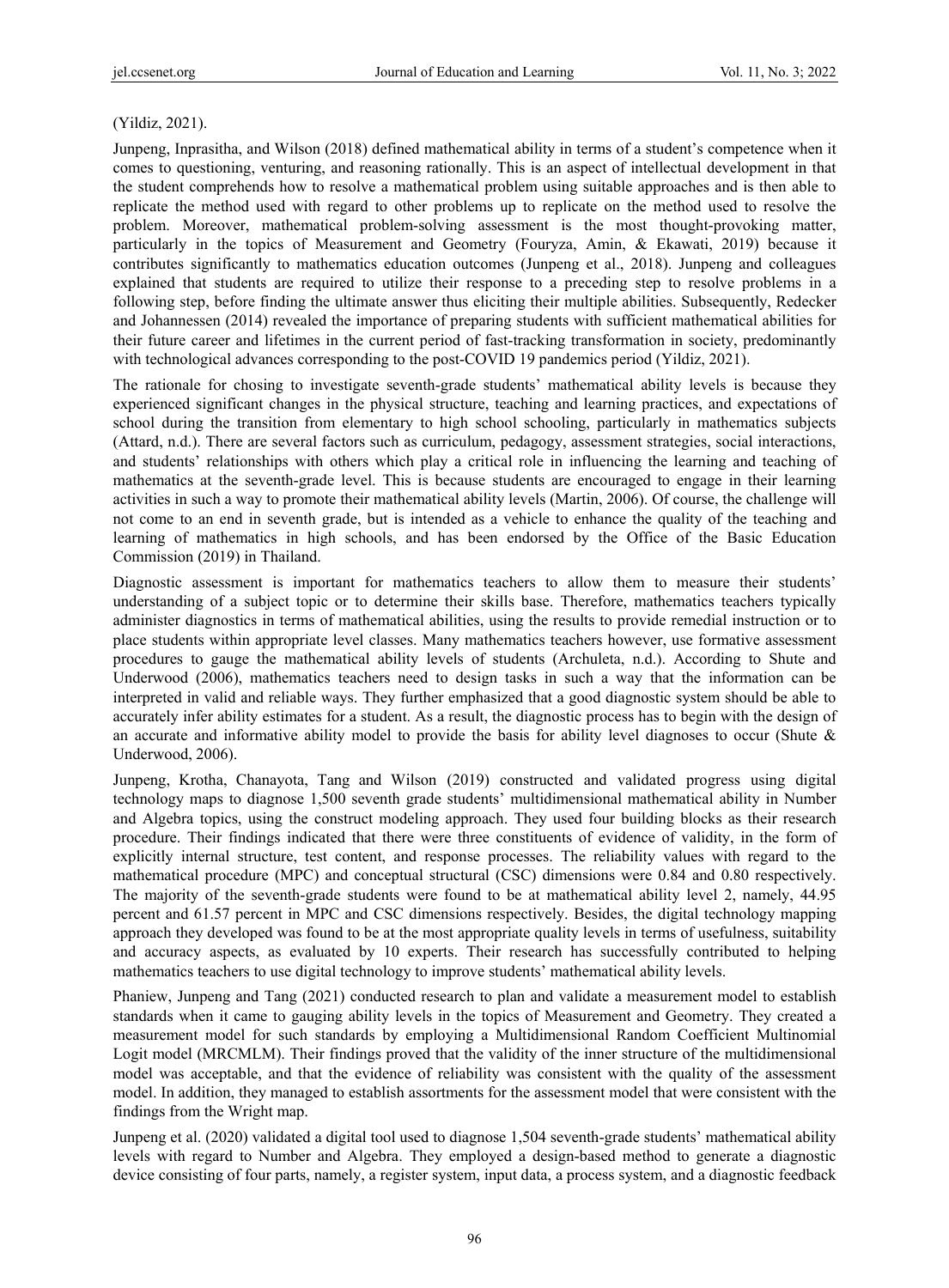report. Their findings indicated that the internal structure of validity is constructed on a comparison of model fit and the Wright map. Moreover, the evidence of reliability and item fit are yielding with the quality of the digital tool, as reflected in the analysis of the standard error of measurement and the infit and outfit of the items. Their research implications confirm that the digital tool they developed can offer rich information, especially to those students who display middle and extraordinary mathematical ability levels.

### **2. Method**

# *2.1 Research Procedure*

In this research the researchers employed a design research method (Vongvanich, 2020) consisting of three stages. In the first stage, the researchers conducted semi-structured interviews to investigate the conditions and needs of users. These involved two mathematics teachers, two computer engineers, and three experts in educational measurement and evaluation. The findings obtained from the first stage were used to design a digital learning platform as a prototype to diagnose seventh-grade students' mathematical ability levels as part of the second phase. In other words, this prototype takes the form of a feedback information system that can automatically diagnose mathematical ability levels through a digital learning platform. The final stage was used to test and refine solutions in practice by implementing the prototype in schools, allowing the researchers to introduce the new design principles, thus completing the innovative assessment process. **Figure 1 elucidates the research procedure of the entire research, but this paper reports the findings of the final phase.** 



model (MRCML)

Figure 1. Research procedure

### *2.2 Test Takers*

The researchers employed a probability cluster sampling technique to divide the population into four clusters (regions), namely north, northeast, central, and south Thailand. The entire cohort of 517 seventh-grade students from 23 schools in the four regions, were arbitrarily chosen to take part in the test as they display homogeneous characteristics and have an equal chance of being a part of the sample. The researchers took into account the students' mathematical ability levels, school size, and school context to make sure they were representatives of all seventh-grade students in Thailand. This sample size fulfilled the requirements recommended by Custer (2015) as well as by Jiang, Wang and Weiss (2016), that the obligatory sample size for the estimation of item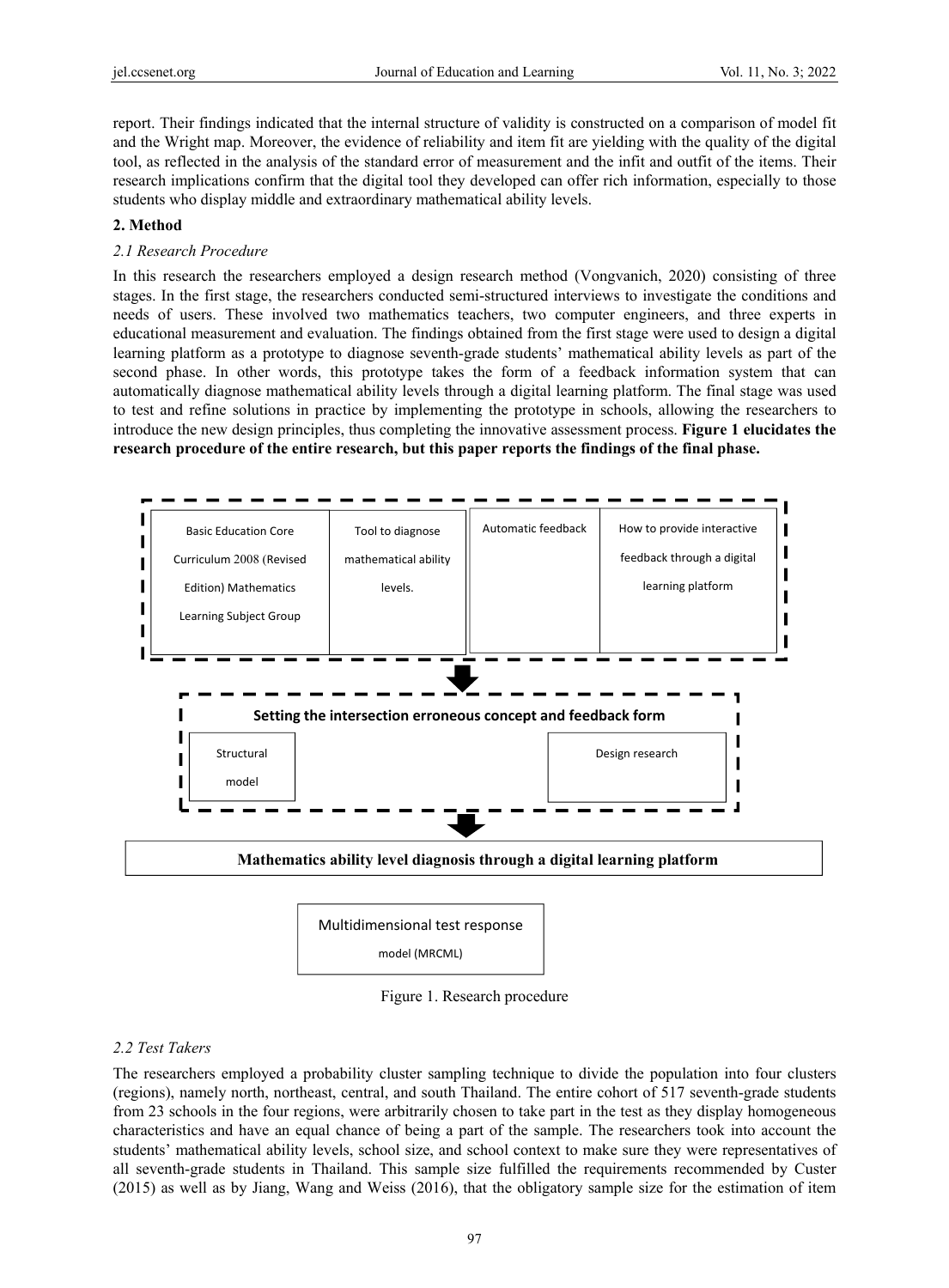parameters in the multidimensional model of the Rasch-family models is 400 to 500, in order to deliver precise parameter estimates.

# *2.3 Research Tool*

In this research the researchers adopted Junpeng et al.'s e-MAT Testing (2020) procedure as a diagnostic tool for evaluating the students' mathematical ability levels, and for reporting their learning assessment using information technology. Specifically, e-MAT Testing is a real-time online toolkit using a direct-response web application interactive support available iOS Android and Windows systems. The research tool is an empirical standardized mixed-format test indicating its accuracy, suitability, and feasibility when it comes to applying the interpretation of the original innovative design.

# *2.4 Data Collection*

The digital learning platform of the prototype automatic feedback system consists of five sections, namely data acquisition, processing, display, automatic feedback, and assessment report. There are five formats in the form of presenting positive feedback, retrying, providing examples, giving detailed error warnings, and providing advice or information. The data acquisition section involves the input of the test results from the first phase which are then transferred into the automatic feedback system. The data acquisition section consists of: (i) the intersection and the score range of its intersection allowing converting to scale and raw scores; (ii) the descriptions of the mathematical ability level for each dimension; (iii) misconceptions of each option or question; (iv) students' development in terms of the five feedback formats, and (v) the correct answers to each question. The data acquisition section is useful for the students as they can check their test scores automatically, while the teachers can use the data as guidelines for grading purposes.

The processing section involves an automated scoring process and is used to manage the students' answers with regard to the multiple-choice questions and the subjective questions. The system will immediately provide automatic feedback for incorrect answers to multiple-choice questions in order to guide students with the provision of additional learning sources. Moreover, students can check their answers to the subjective questions, either in real-time or non-real-time feedback. The display section utilizes the information received from the data acquisition section by focusing on the algorithm program procedures which display the interpretation results on the screen. For example, the display section will sum up the raw scores for all questions and compare the total raw scores against the scale score. This leads to a diagnosis of the students' mathematical ability stages in each dimension.

The automatic feedback section shows how the system can lead to students' self-improvement to a higher mathematical ability level using descriptions or video clips that link to related knowledge and information. In addition, the system will allow students to import data into the new data entry section and it will repeat the above functions. The students will receive an immediate report after they have completed a test. The assessment report section is designed to report the results in an individual and easily understandable form. The assessment report is comprised of personal data, information and statistics, and assessment data with regard to the students' mathematical ability levels.

### **3. Results**

# *3.1 Mathematical Ability Levels of Seventh-Grade Students Using Construct Maps*

The mathematical ability assessment tool used in this research has two MPC and CSC dimensions. According to the progress maps shown in Junpeng et al.'s (2019) research, as shown in Figure 2 there is a five-level ascending order from unresponsive to tactical intelligent for the MPC dimension. On the other hand, the researchers made use of the SOLO taxonomy as a model to recognize, designate, and enlighten the CSC dimension, namely non-response, pre-structural, uni-structural, multi-structural, and prolonged intellectual structure (Briggs & Collis, 1982). Figure 2 shows the two construct maps of mathematical ability levels for seventh-grade students' test results, developed by researchers.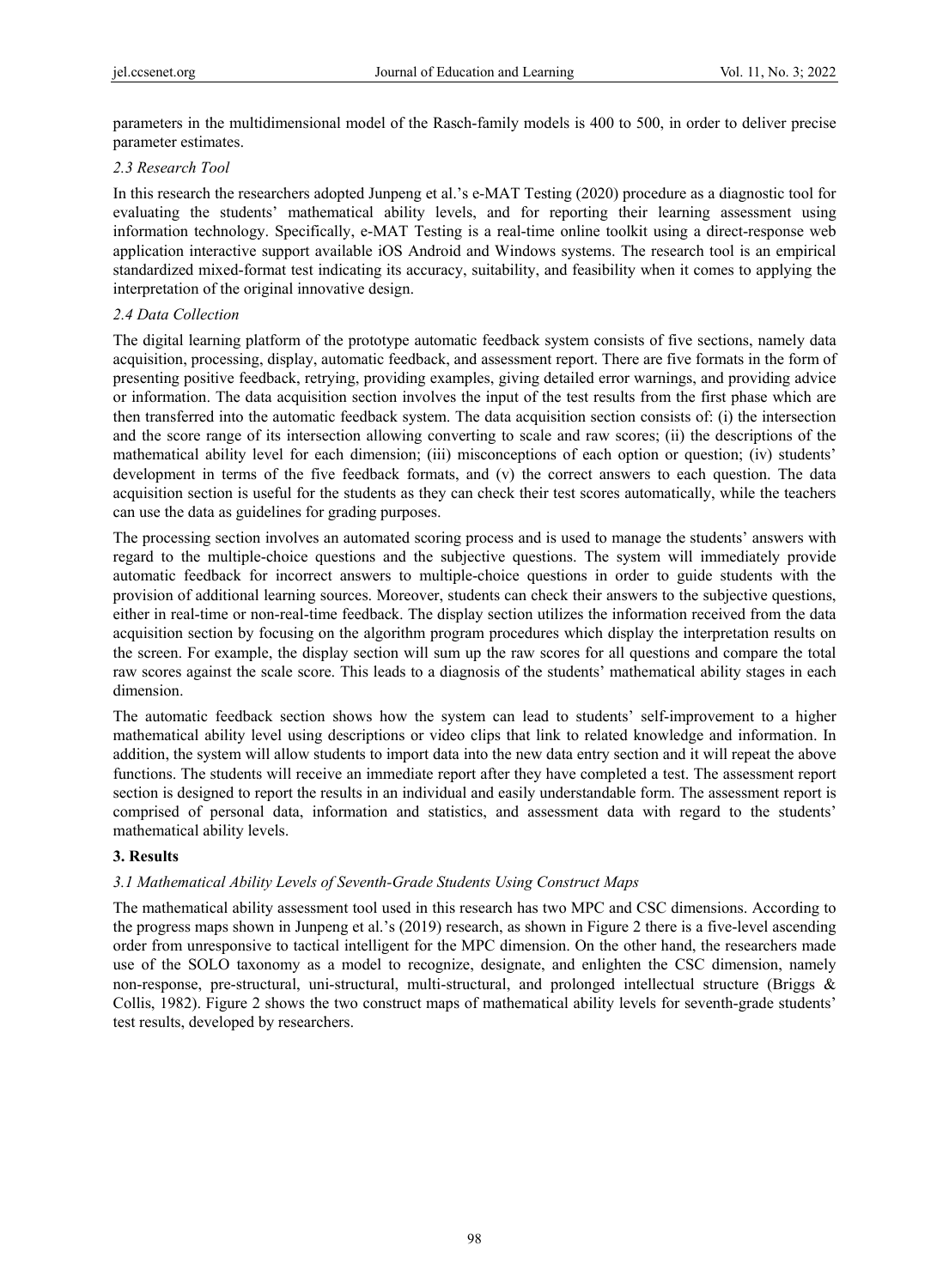

Figure 2. Construct maps

In addition, the researchers designed the mathematical tasks according to the standards and indicators of the Core Curriculum of Basic Education 2008 of Thailand (Revised in 2017) in Substance 2, Measurement and Geometry. A total of 18 items in a mixed format was developed, encompassing three subjective questions and 15 multiple-choice questions. The test questions were distributed equally among the MPC and CSC dimensions, giving nine questions for each dimension, using construct modelling (Wilson, 2005) as a foundation for progress, and for the quality inspection of the research tools.

After the 517 seventh-grade students took the mixed format test, the researchers calculated their scores, with the correct answers for each multiple-choice question being given one mark and zero marks for the wrong answer. On the other hand, multiple ratings from 0 to 4 marks were used to calculate the scores for the subjective questions. A precise guide was utilized to measure the MPC and CSC dimensions of the seventh-grade students. This scoring guide ranged from 0 to 4 for both MPC and CSC dimensions, demonstrating unsuitable, partly suitable, most suitable, and highly suitable in terms of ability. Therefore, the scoring guide was utilized for all assessments relating to any of the dimensions. Figure 2 illustrates the scoring guide for diagnosing students' competence in terms of the five ability levels in the MPC and CSC dimensions.

# *3.2 Quality Inspection of the Seventh-Grade Students' Mathematical Abilities Assessment Model*

The educational and psychological testing standards suggested by AERA, APA and NCME (2014) were used to test the quality of the digital learning platform in the form of a prototype automatic feedback system used to measure seventh-grade students' mathematical abilities. The findings verified that there were three forms of evidence to support the quality of the mathematical abilities assessment model, indicating that it met the principles at an adequate level. The primary piece of evidence in terms of validity of the inner structure was identified in parallel with the empirical data ( $\chi^2$  = 11.54; df = 2; *p* = 0.01). In addition, the assessment model was consistent with the data because the  $G^2$  value of the multidimensional model was less than of the unidimensional model, as illustrated in findings with regard to the Likelihood-Ratio. Therefore, a multidimensional model was found to be more accurate and reliable than a unidimensional model. Hence, the multidimensional model is suitable for the scoring determination of the ability levels of seventh-grade students in MPC and CSC dimensions. The final piece of evidence was the quality of item fit which utilized the multidimensional form of partial credit model by ConQuest 2.0 (Wilson, 2005) to check the suitability of every question. The correctness of every question (INFIT MNSQ) was between 0.79 to 1.27. The outcome of the INFIT MNSQ value achieves the adequate principles range of 0.75 to 1.33 as proposed by Adam and Khoo (1996). Therefore, the researchers concluded that the seventh-grade students' mathematical abilities assessment model is an accurate and high-reliability measurement model.

# *3.3 Item Fit to Formulate the Mathematical Abilities Assessment Model*

The mean threshold of mathematical ability level for every dimension was utilized to articulate the mathematical abilities assessment model. Table 1 demonstrates the transition points which were calculated from the mean of the item thresholds in every level for MPC and CSC dimensions. Next, the researchers articulated the valuation standards by manipulating the transition in conjunction with the criteria range on the Wright map for separate ability levels. The identical level of the MPC dimension and CSC dimension was identified by the mathematical mean threshold of the mathematical ability level.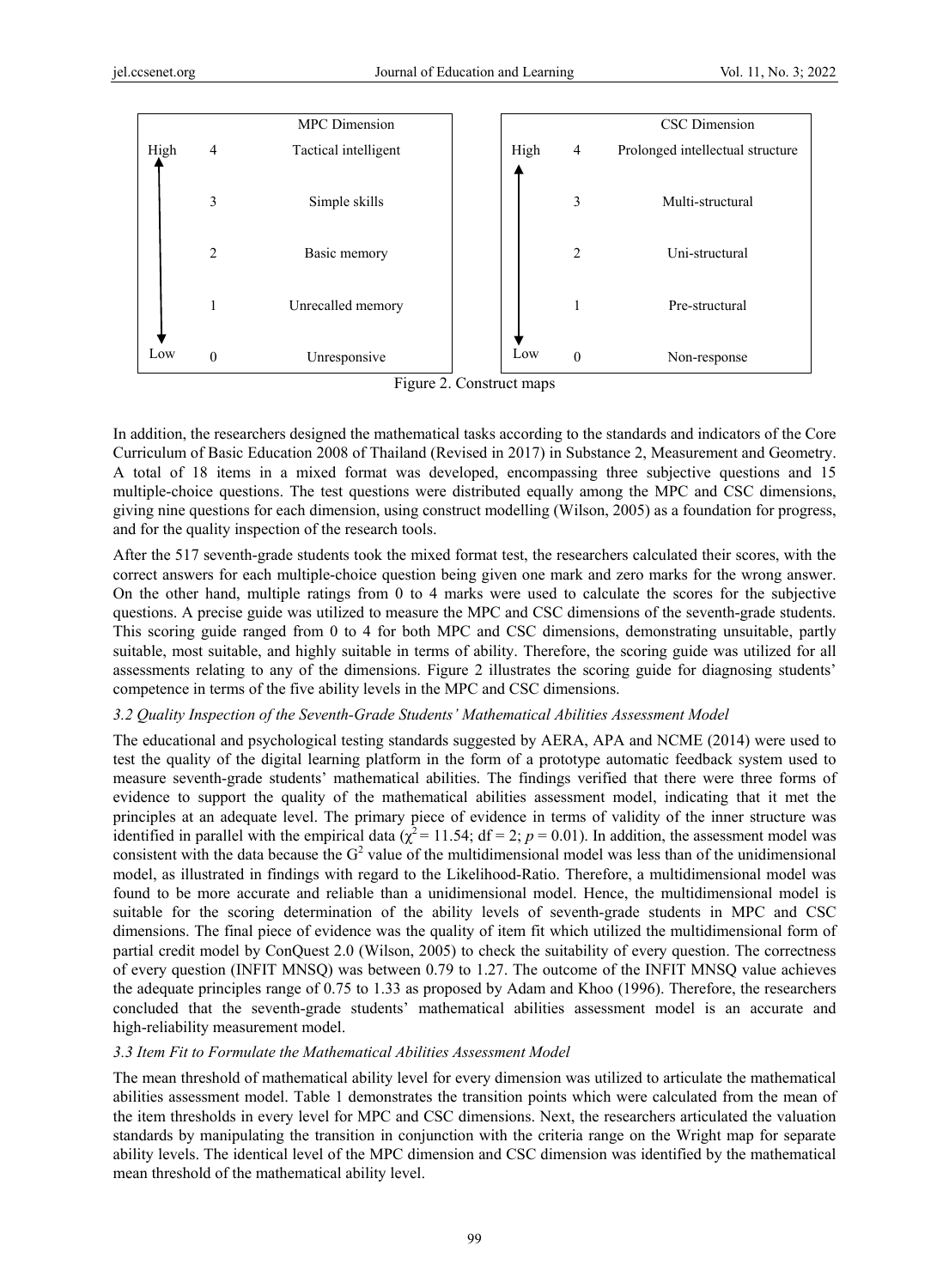| Dimension   | Item           | Difficulty | Threshold Level |                |         |                |  |
|-------------|----------------|------------|-----------------|----------------|---------|----------------|--|
|             |                |            | 1               | $\overline{c}$ | 3       | $\overline{4}$ |  |
| ${\rm MPC}$ | 5              | $-1.64$    | $-1.64$         |                |         |                |  |
|             | 6              | $-0.63$    |                 | $-0.63$        |         |                |  |
|             | $\tau$         | $-0.18$    |                 |                | $-0.18$ |                |  |
|             | 8              | 0.13       |                 |                | 0.13    |                |  |
|             | 9              | $-0.75$    |                 | $-0.75$        |         |                |  |
|             | 10             | 0.09       |                 |                | 0.09    |                |  |
|             | 13             | 0.52       |                 |                |         | 0.52           |  |
|             | 17             | 0.56       | $-1.48$         |                | 1.30    | 1.90           |  |
|             | 18             | 0.52       | $-1.10$         |                | 1.09    | 1.59           |  |
| Mean        |                |            | $-1.41$         | $-0.69$        | 0.49    | 1.34           |  |
| CSC         | 1              | $-1.23$    | $-1.23$         |                |         |                |  |
|             | $\overline{c}$ | $-1.20$    | $-1.20$         |                |         |                |  |
|             | 3              | 0.38       |                 |                | 0.38    |                |  |
|             | $\overline{4}$ | 2.32       |                 |                |         | 2.32           |  |
|             | 11             | $-0.66$    |                 | $-0.66$        |         |                |  |
|             | 12             | 0.16       |                 |                | 0.17    |                |  |
|             | 14             | 0.38       |                 |                | 0.37    |                |  |
|             | 15             | 0.29       |                 |                | 0.28    |                |  |
|             | 16             | 0.58       | $-0.51$         | 0.93           | 1.02    | 1.07           |  |
| Mean        |                |            | $-0.98$         | 0.14           | 0.44    | 1.70           |  |

#### 3.4 Scoring Criteria and Determination of Seventh Grade Students' Mathematical Ability Levels

The findings of the intersection of the MPC dimension's transition point from levels 1 to 5 were reported from lowest to the highest level at -1.41, -0.69, 0.49, and 1.34 respectively. Conversely, the intersection of the CSC dimension's transition point from levels 1 to 5 was reported from lowest to highest as -0.98, 0.14, 0.44, and 1.70 respectively, as elucidated in Figure 3.



Figure 3. Determination of mathematical ability levels of the MPC and CSC dimensions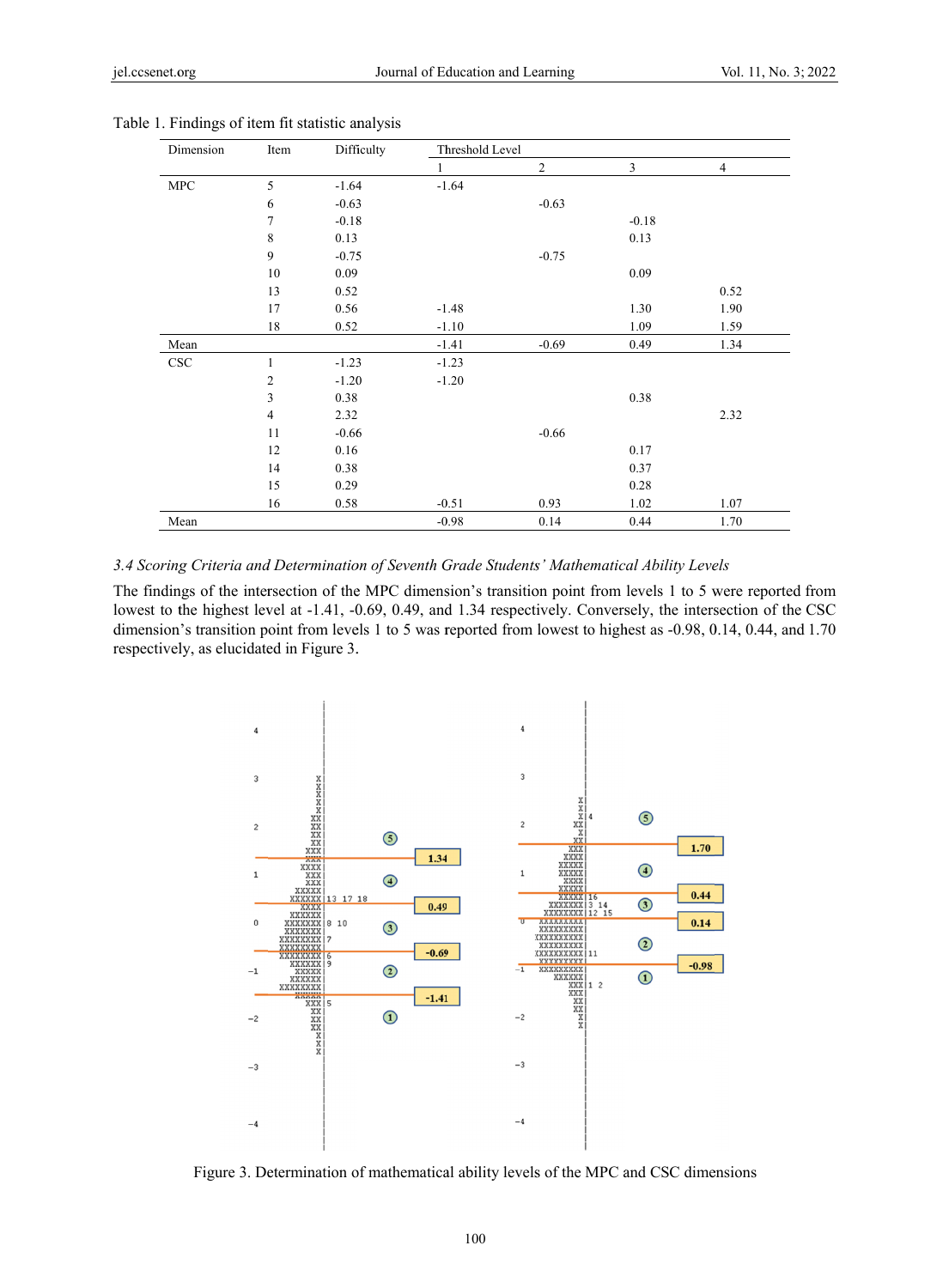## *3.5 Findings of Multidimensional Test Response from the Seventh-Grade Students*

The mathematical ability standards of the assessment model were set by the after the researchers doubled confirmed with criterion zone identified from the Wright map. Therefore, the researchers determined a sum of five score assortments. These were transformed into scale and raw scores from the estimation of the mathematical competency parameters. Table 2 demonstrates the complete findings of the 517 seventh-grade students' mathematical ability level in terms of the MPC and CSC dimensions. The findings show that none of the test-takers was at the lowest mathematical ability level in either the MPC dimension or the CSC dimension. This implies that they were at the higher ability level than the minimum level.

| Dimension  | Competency level                     | Intersection $\theta$ | $\theta$ range          | Scale scores    | Raw scores |
|------------|--------------------------------------|-----------------------|-------------------------|-----------------|------------|
| <b>MPC</b> | Tactical intelligent (5)             | 1.34                  | >1.34                   | >63.40          | $8 - 13$   |
|            | Simple skills $(4)$                  | 0.49                  | $0.49 < \theta < 1.33$  | $54.90 - 63.30$ | 7          |
|            | Basic memory (3)                     | $-0.69$               | $-0.69<\theta<0.48$     | $43.10 - 54.89$ | 6          |
|            | Unrecalled memory (2)                | $-1.41$               | $-1.41 < \theta < 0.70$ | 35.90 - 43.19   | $3 - 5$    |
|            | Unresponsive $(1)$                   |                       | $< -1.41$               | $<$ 35.90       | $0 - 2$    |
| <b>SLO</b> | Prolonged intellectual structure (5) | 1.70                  | >1.70                   | >67.00          | $8 - 12$   |
|            | Multi-structural (4)                 | 0.44                  | $0.44 < \theta < 1.69$  | 54.40-66.99     | 7          |
|            | Uni-structural $(3)$                 | 0.14                  | $0.14 < \theta < 0.43$  | 51.40-54.39     | 6          |
|            | Pre-structural (2)                   | $-0.98$               | $-0.98 < \theta < 0.13$ | $40.20 - 51.39$ | $3 - 5$    |
|            | Non-response $(1)$                   |                       | $<-0.98$                | $<$ 40.20       | $0 - 2$    |

Table 2. Findings of determination of mathematical ability standards

# *3.6 Findings of Empirical Assessment*

The empirical assessment findings on the quality of the digital learning platform were assessed by two seventh-grade mathematics teachers, two computer engineers, and three experts in educational measurement and evaluation to determine its accuracy, suitability, feasibility, and usefulness. As illustrated in Table 3, the empirical findings indicated that the digital learning platform was at the highly appropriate levels in terms of its usefulness, suitability, and accuracy, with the exception feasibility was only at a moderate appropriate level. The highest average scoring related to the usefulness of the digital learning platform (mean score =  $4.89$ ;  $SD = 0.58$ ). This implies that the platform can respond well to the students' needs. In addition, student feedback can be used to diagnose the students' mathematical ability levels. Consequently, it is useful in terms of improving their learning outcomes. This was followed by the suitability aspect (mean score  $= 4.83$ ; *SD* = 0.23). This indicates that the assessment procedure, the extensiveness of the assessment descriptions, and the assessment system itself, are found highly appropriate match the assessment guidelines.

Next, the digital learning platform is able to classify the purpose of the diagnostic measurement precisely at the highly appropriate level (mean score  $= 4.78$ ,  $SD = 0.58$ ). This indicates that the evaluation procedure of the digital learning platform is accurate, and that the description of the information is consistent with the authentic mathematical abilities of the students. Finally, the feasibility aspect obtained the lowest average mean (4.33) and a standard deviation of 0.57. If we compared the feasibility aspect to the other three aspects of quality, it can be concluded that the feasibility of the digital learning platform was only deemed to be at a moderately appropriate level. This implies that the platform can be used to assess students' mathematical ability levels, while teachers can use it to develop learning management procedures and student development. Consequently, the researchers were of the opinion that the quality of the digital learning platform they developed has reached the quality assurance of the digital learning platform of a prototype automatic feedback system according to the obtained findings.

Table 3. Empirical evaluation results on the quality of digital learning platform

| <b>Quality Aspect</b> | Average Score | <b>Standard Deviation</b> | Appropriate Level     |
|-----------------------|---------------|---------------------------|-----------------------|
| <b>Usefulness</b>     | 4.89          | 0.58                      | Highly appropriate    |
| Suitability           | 4.83          | 0.23                      | Highly appropriate    |
| Accuracy              | 4.78          | 0.58                      | Highly appropriate    |
| Feasibility           | 4.33          | 0.57                      | Moderately approprite |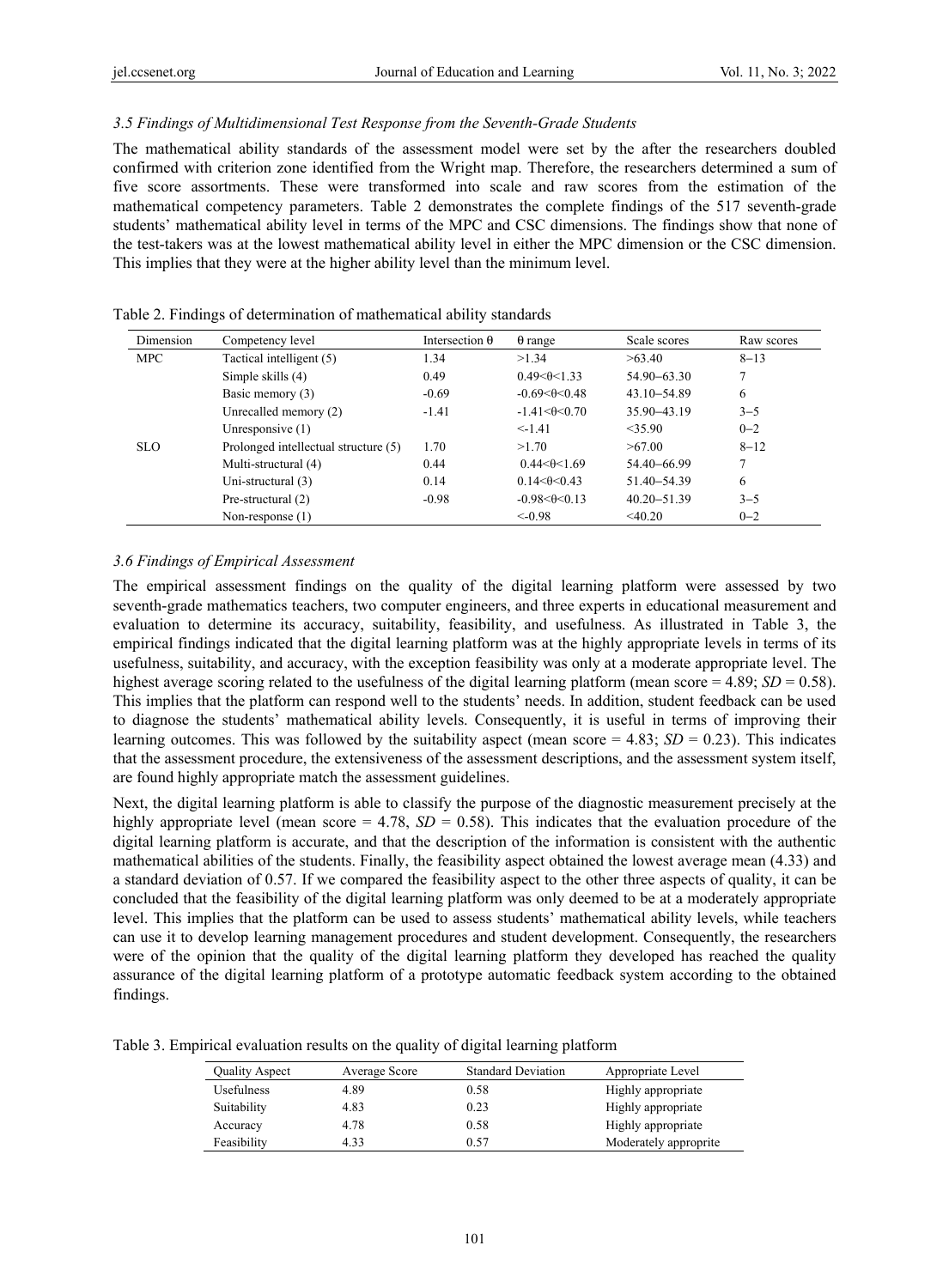## **4. Discussion**

The main aim of this research was to use the seventh-grade students' mathematical abilities assessment model for the topics of Measurement and Geometry, in such a way that mathematics teachers can integrate assessment and instruction. The importance of integrating assessment and instruction have potential benefits for the learning of mathematics, particularly for difficult topics such as Measurement and Geometry. The findings of this research supported Kesianye's (2015) suggestion that with regard to the taught content, including those components of the curriculum which cannot be assessed through the paper-and-pencil techniques, there is a need to use a digital learning platform to enhance student learning. Therefore, a quality assessment model not only focuses on the learning process, but also on the progress made by individual students by what is required, such as an automatic feedback system, to aid progress.

As we are currently in the process of transition to digital transformation in education during the COVID-19 pandemic (Yildiz, 2021), the empirical research with regard to findings on the quality of digital learning platforms may help mathematics teachers to diagnose their students' mathematical ability levels with confidence, as the measurement model has been proved to be either moderately or highly appropriate in terms of its accuracy, suitability, and feasibility, as well as its usefulness. In other words, the research findings are timely and compatible with the digital processor era, within the scope of the contribution of digital transformation in education for both students and teachers during the pandemic period.

The overall findings have confirmed our belief that an accurate digital learning platform measurement model flows from quality evidence. This in turn is obtained from carefully designed assessment tasks that link to a valid students' mathematical ability model and its constituent knowledge, skills, and abilities. The findings of this study correspond to those of past researchers (Huang et al., 2014; Junpeng et al., 2019; Junpeng et al., 2020; Phaniew et al., 2021; Shute & Underwood, 2006; Yildiz, 2021). Moreover, the current education system is moving forward requiring students to possess a higher level of mathematical ability to meet the complex and multidimensional proficiencies needed in the 21st Century. This indicates the need for digital learning platforms to diagnose students' mathematical ability levels, which will be best represented in the form of necessary mathematical knowledge and skills.

Owing to the fact that the MRCMLM that researchers employed is a general and flexible model, the process system of the digital learning platform allowed for the specification of a large number of multidimensional item response models (Draney & Wilson, 2010). In other words, the digital learning platform has used design matrices to specify the relationship between responses to the items and structural parameters for a given measurement situation. Therefore, the digital learning platform can be utilized by mathematics teachers to view students' feedback on the assessment items in a real-time manner (Hwang & Chang, 2011). In conclusion, the researchers would like to suggest that the Ministry of Education, Thailand should provide the necessary in-service training and infrastructure support to promote the use of digital learning platform to diagnose students' mathematical ability levels at both elementary and high school levels.

### **Acknowledgments**

This research was financially supported by the Thailand Research Fund (TRF) Advanced Research Scholar (RSA6080074) from the Office of Research Fund in conjunction with Khon Kaen University for the year 2017 in developing a digital learning platform to diagnose seventh-grade students' mathematical proficiency levels. The authors gratefully acknowledge the use of service and facilities of the Faculty of Education, Khon Kaen University, Thailand.

### **References**

- Adams, R. J., & Khoo, S. T. (1996). *Quest: The interactive test analysis system*. Victoria, Melbourne: Australian Council for Educational Research.
- AERA, APA, & NCME. (2014). *Standards for educational and psychological testing* (6th ed.). Washington, DC: American Educational Research Association.
- Archuleta, N. (n.d.). *Diagnostic testing in education*. Retrieved from https://www.theclassroom.com/diagnostic-testing-education-5096.html
- Attards, C. (n.d.). *Students' experiences of mathematics during the transition from primary to secondary school*. Retrieved from https://files.eric.ed.gov/fulltext/ED520866.pdf
- Briggs, J. B., & Collis, K. (1982). *Evaluating the quality of learning: The SOLO taxanomy*. New York, NY: Academic Press.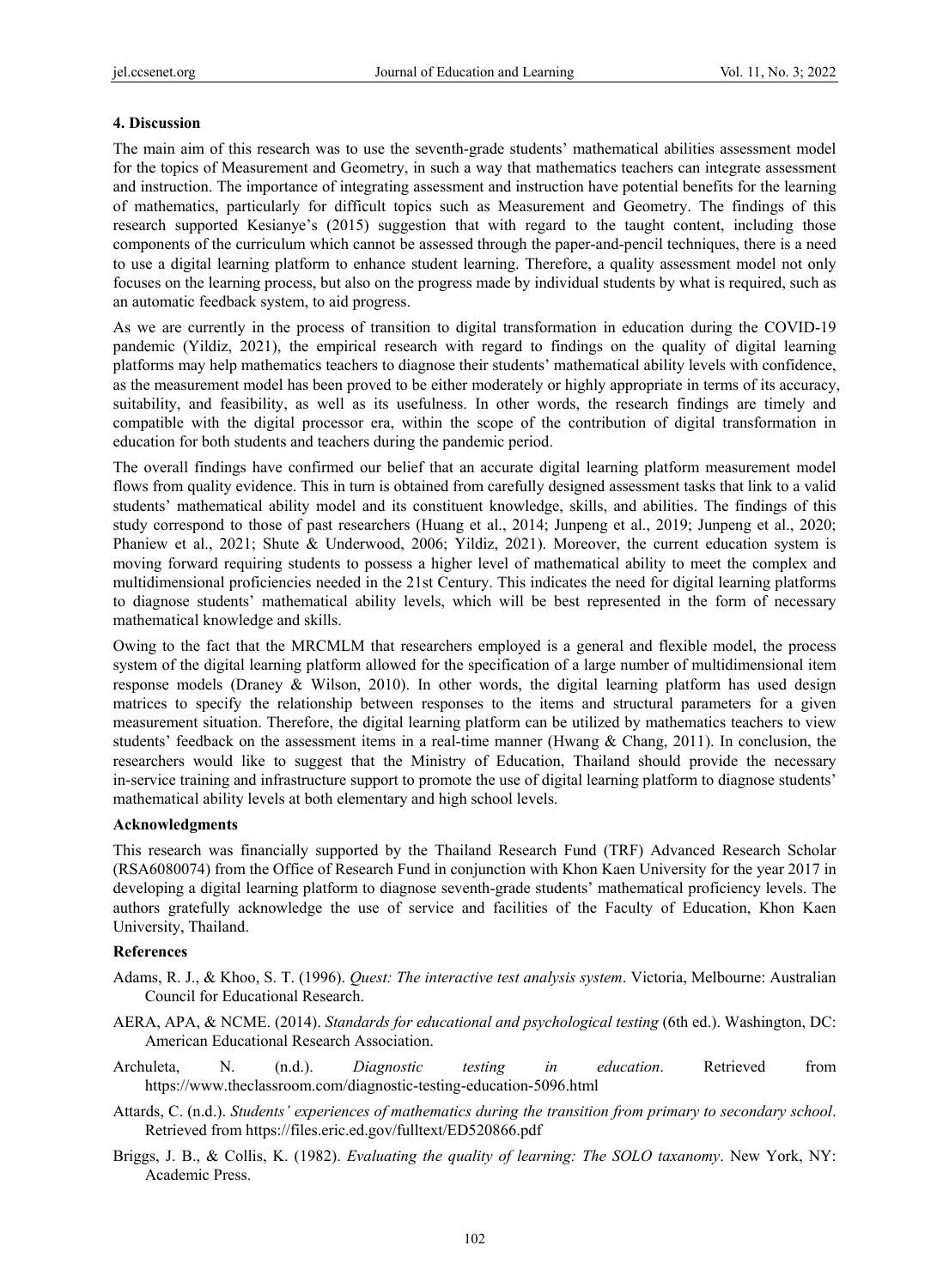- Custer, M. (2015). *Sample size and item parameter estimation precision when utilizing the one-parameter "Rasch" model*. Paper presented at the annual meeting of the mid-western Educational Research Association, Evanston, IL, 21−24 October 2015.
- Draney, K., & Wilson, M. (2010). Selecting cut scores with a composite of item types: The construct of mapping procedure. *Journal of Applied Measurement*, *12*, 298−309.
- Fouryza, D., Amin, S. M., & Ekawati, R. (2019). Designing lesson plan of integer number operation based on fun and easy math (FEM) approach. *International Journal of Evaluation and Research in Education*, *8*(1), 103−109. https://doi.org/10.11591/ijere.v8i1.15514
- Huang, Y.-M., Huang, S.-H., & Wu, T.-T. (2014). Enbedding diagnostics mechanisms in a digital game for learning mathematics. *Education Technology Research and Development*, *62*, 187−207. https://doi.org/10.1007/s11423-013-9315-4
- Hwang, G.-J., & Chang, H.-F. (2011). A formative assessment-based mobile learning approach to improving the learning attitudes and achievements of students. *Computers & Education*, *56*, 1023−1031. https://doi.org/10.1016/j.compedu.2010.12.002
- Jaikla, J., Inprasitha, M., & Changsri, N. (2021). An analysis of students' mathematical competencies: The relationship between units. *International Educational Research*, *4*(1), 29−37. https://doi.org/10.30560/ier.v4n1p29
- Jiang, S., Wang, C., & Weiss, D. J. (2016). Sample size requirements for estimation of item parameters in the Multidimensional Graded Response Model. *Frontiers in Psychology*, *7*, 109. https://doi.org/10.3389/fpsyg.2016.00109
- Junpeng, P., Inprasitha, M., & Wilson, M. (2018). Modeling of the open-ended items for assessing multiple proficiencies in mathematical problem solving. *The Turkish Online Journal of Educational Technology*, *2*, Special Issue for INTE-ITICAM-IDEC, 142−149.
- Junpeng, P., Krotha, J., Chanayota, K., Tang, K. N., & Wilson, M. (2019). Constructing progress maps of digital technology for diagnosing mathematical proficiency. *Journal of Education and Learning*, *8*(6), 90−101. https://doi.org/10.5539/jel.v8n6p90
- Junpeng, P., Marwiang, M., Chiajunthuk, S., Suwannatrai, P., Chanayota, K., Pongboriboon, K., … Wilson, M. (2020). Validation of a digital tool for diagnosing mathematical proficiency. *International Journal of Evaluation and Research in Education*, *9*(3), 665−674. https://doi.org/10.11591/ijere.v9i3.20503
- Kesianye, S. K. (2015). The three perspectives of integrating assessment and instruction in the learning of school mathematics. *Journal of Education and Practice*, *6*(19), 212−214.
- Martin, A. J. (2006). The relationship between teachers' perceptions of student motivation and engagement and teachers' enjoyment of and confidence in teaching. *Asia-Pacific Journal of Teacher Education*, *34*(1), 73−93. https://doi.org/10.1080/13598660500480100
- Office of the Basic Education Commission. (2019). *Supervision system evaluation report*. Bangkok, Thailand: Education in Thailand.
- Phaniew, S., Junpeng, P., & Tang, K. N. (2021). Designing standards-setting for levels of mathematical proficiency in measurement and geometry: Multidimensional item response model. *Journal of Education and Learning*, *10*(6), 103−111. https://doi.org/10.5539/jel.v10n6p103
- Redecker, C., & Johannessen, O. (2014). Changing assessment towards a new assessment paradigm using ICT. *European Journal of Education*, *48*(1), 79−96. https://doi.org/10.1111/ejed.12018
- Shute, V., & Underwood, J. (2006). Diagnostic assessment in mathematics problem solving. *Technology, Instruction, Cognition and Learning*, *3*, 151−166. https://doi.org/10.1016/0959-4752(93)90001-G
- Wilson, M. (2005). *Constructing measures: An item response modelling approach*. Mahwah, NJ: Lawrence Erlbaum Assoc. https://doi.org/10.1007/BF02301412
- Yildiz, E. P. (2021). Determining the views of teachers on the transition to digital transformation in education during the pandemic process: A case study. *Journal of Education and Learning*, *10*(6), 92−102. https://doi.org/10.5539/jel.v10n6p92